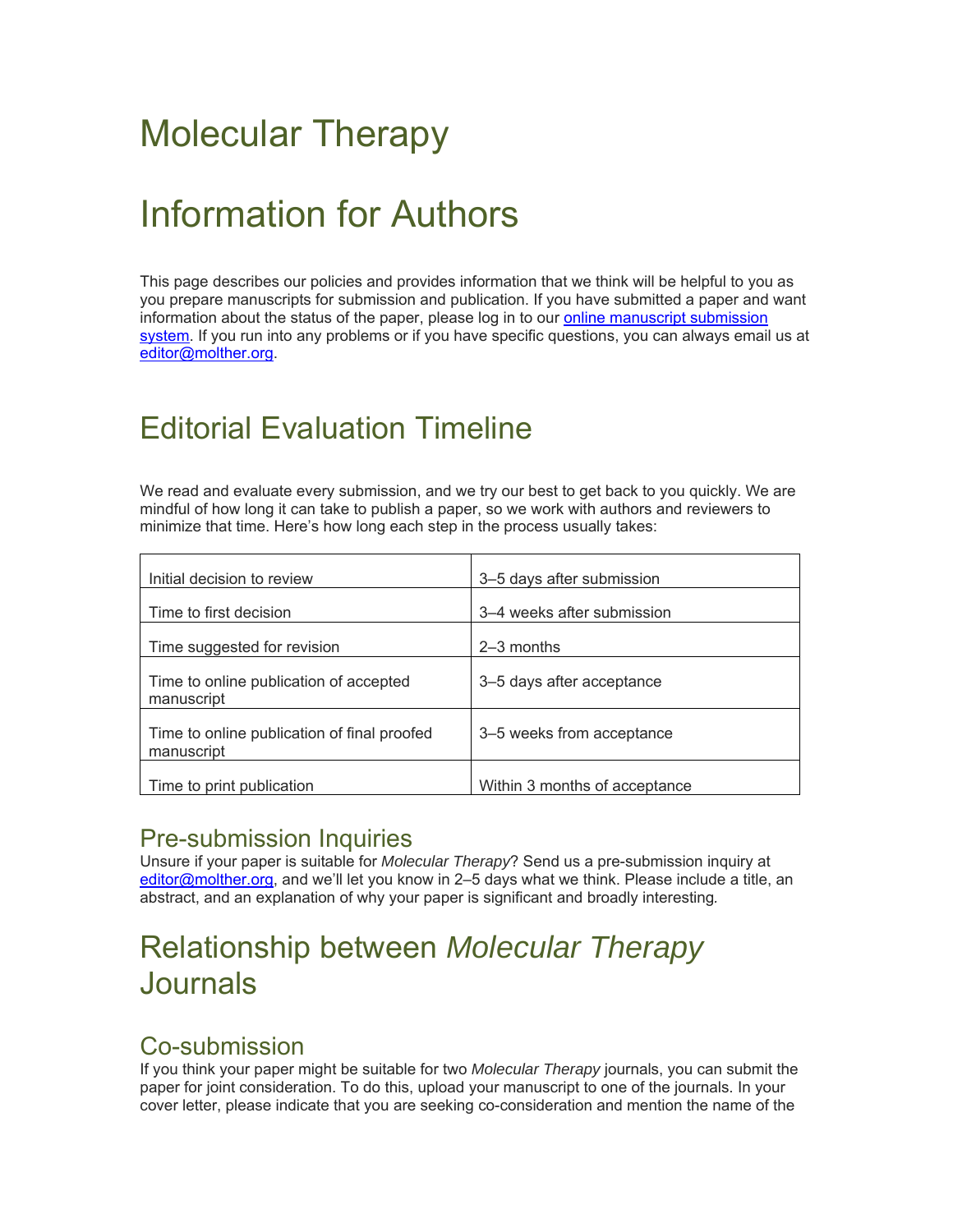other journal.

### Transfer of Papers between *Molecular Therapy* Journals

Although each *Molecular Therapy* journal is editorially independent, we have a system that allows you to transfer your manuscript, along with the reviews and the reviewers' identities, from one journal to another. If you have questions about the suitability of your paper for transfer, please contact the editor of the receiving journal. Often, the Editor of the receiving journal will be able to reach a decision based on the existing reviews. Occasionally, the Editor may seek comments from additional reviewers. If you use our online system to transfer your paper, you will have a chance to edit your files before they are sent to the receiving journal. You can always submit your paper to another *Molecular Therapy* journal without mentioning the first review process. In this case, the manuscript will be evaluated as a regular new submission.

# Editorial Policies

We want to publish new and exciting science, so we consider papers with the understanding that no part has been published before, electronically or in print, and that the paper is not under consideration elsewhere.

### Review Process

All contributions that are selected for peer review are sent to two or more independent reviewers. The identity of reviewers is confidential and manuscripts are considered private information. Papers may be rejected without external review at the discretion of the editorial board following internal review and may be recommended for submission to one of the Molecular Therapy sibling journals based on this initial internal editorial assessment. Authors are encouraged to suggest or recommend for exclusion reviewers at the time of submissions, as this can help speed the review process.

The Molecular Therapy family of journals accepts for rapid consideration papers rejected from other journals when accompanied by the reviewers' comments from the previous review. This option can facilitate rapid turnaround and publication of papers rejected by, for example, higherimpact Cell Press journals, without the need for a lengthy additional review in cases where the paper is deemed to be of high technical quality but fails to meet the editorial priorities of the referring journal. This option is not limited to Cell Press journals; we have accepted papers previously reviewed by journals such as *Blood*, the *Journal of Neuroscience*, and *Science Translational Medicine*. In the latter cases, authors will need to work with the editors at the referring journals to facilitate the release of reviewers' comments to the editors of *Molecular Therapy* or its siblings.

### Related Manuscripts

If you have any related papers submitted or in press elsewhere, please let us know and include them with your initial submission (or with your revision if they were submitted during the revision period). We ask this because having access to related papers often helps us (and reviewers) to assess the submitted work, and it can help prevent potentially difficult scenarios down the road. Failure to provide copies of related manuscripts may delay the review process and may be grounds for rejection. As a matter of publishing ethics, we cannot consider any paper that contains data that have been published or submitted for publication elsewhere.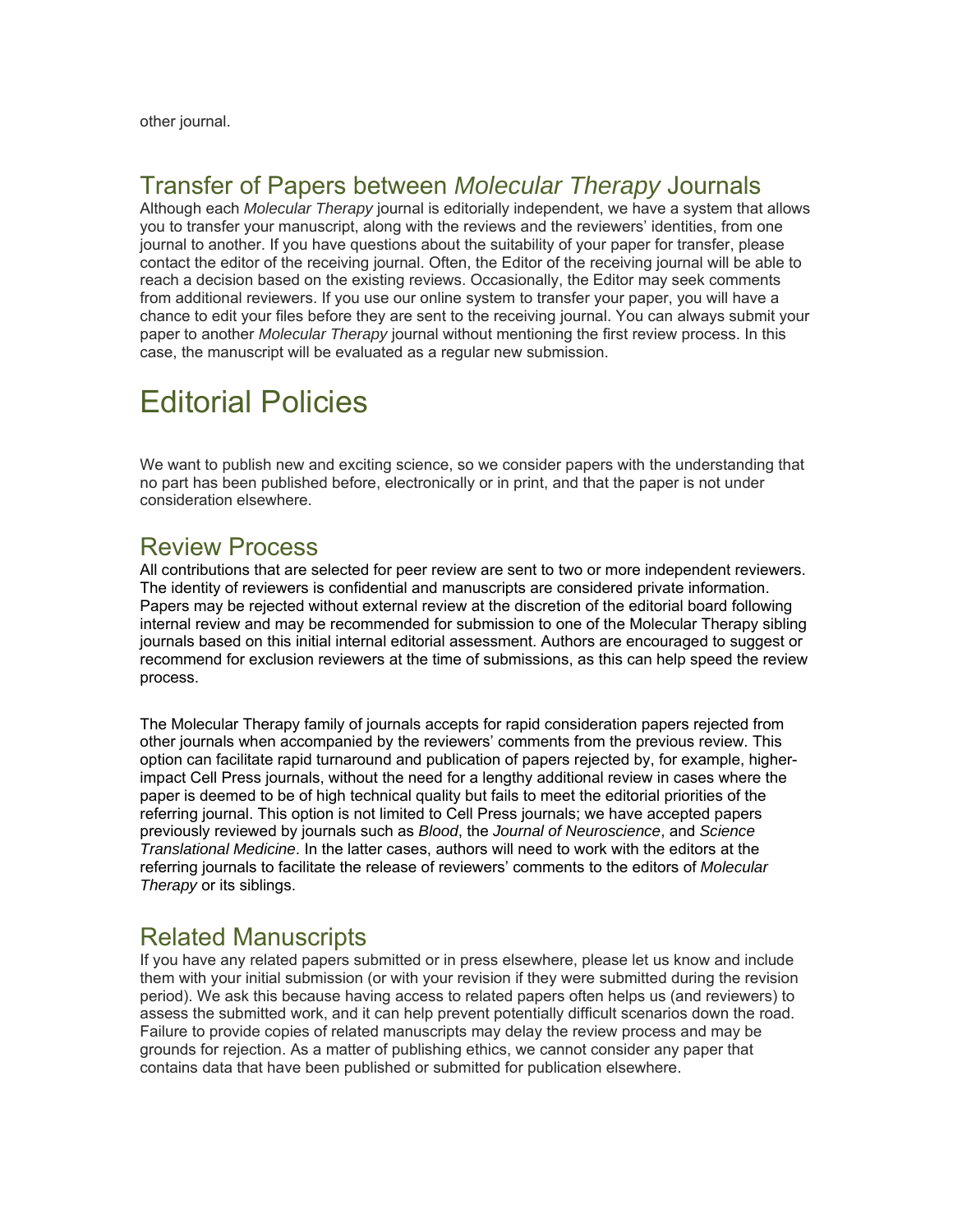## Preprint Servers

Authors sometimes prefer to post their manuscripts to preprint servers before submitting them to primary research journals. We will consider for publication manuscripts that have been posted on a reputable preprint server (but not a virtual journal) as long as the author has retained copyright of their work. During the submission process, authors will be asked if the submission, or any significant portion thereof, has been posted on a preprint server and we will ask authors to confirm that they have retained copyright. Questions related to this policy should be directed to editor@molther.org.

## Priority

Please be aware that our final decisions are based on evaluation of the literature available on the day of the final decision, not on the day of submission.

### Declaration of Interests

Financial conflicts of interest can influence results and the interpretation of those results. For these reasons, we require you to declare any such interests in your cover letter and in a separate section of the manuscript, both for research manuscripts and review material. Conflicts include the following:

- Affiliation with a yearly financial benefit exceeding \$10,000
- Greater than 5% ownership of a company with related interests
- Research funding by a company with related interests

## Data and Image Processing

As much as possible, please limit the amount of post-acquisition processing of data. When it is necessary, please keep it minimal and ensure that the final figures accurately reflect the original data. In general, please make all processing transparent. Here are some specific guidelines:

- Any alterations should be applied to the entire image. When this is impossible (e.g., when a single color channel on a microscopy image is altered), please clearly explain the alteration in the figure legend.
- If you crop images, remove lanes from gels and blots, or consolidate your data in any way, please make the alterations obvious.
- Only compare data that are appropriate to compare (e.g., data from the same experiment).
- Individual images should not be used in multiple figures unless the figures describe different aspects of the same experiment (e.g., multiple experiments were performed simultaneously with a single control experiment). If an image is used in multiple figures, please clearly state the reason in the legend.

# Data Archiving

We may ask you for your original, unprocessed data, so please take appropriate steps to preserve those data. We recommend that you save all unprocessed data related to your paper and distribute copies of those data to all co-authors. Alternatively, you can upload your original data to Mendeley Data, Dryad, or other appropriate figure/data repositories. If questions about your findings arise, failure to produce original data will make resolution of the issues much more difficult and can be grounds for retraction.

# Studies Involving Humans and Animals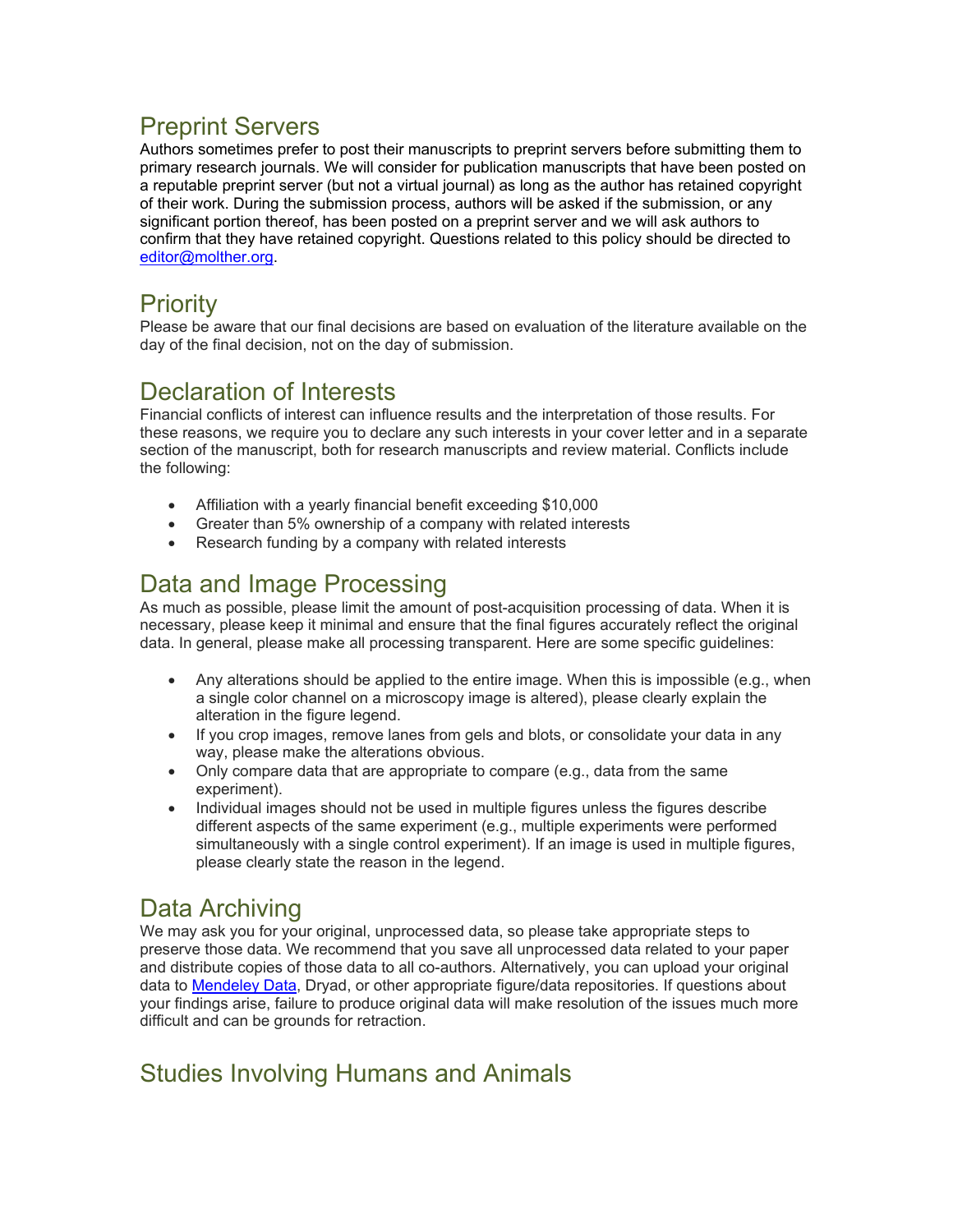**Clinical Trials:** As defined by the International Committee of Medical Journal Editors (ICMJE), a clinical trial is any research project that prospectively assigns human subjects to intervention and comparison groups to study the cause-and-effect relationship between a medical intervention and a health outcome. A medical intervention is any intervention used to modify a health outcome and includes but is not limited to drugs, surgical procedures, devices, behavioral treatments, and process-of-care changes. A trial must have at least one prospectively assigned concurrent control or comparison group in order to trigger the requirement for registration. Non-randomized trials are not exempt from the registration requirement if they meet the above criteria.

If your manuscript reports studies on human subjects, please include a statement in the Materials and Methods section that (1) confirms you received informed consent from all subjects and (2) identifies the committee that approved the studies.

*Molecular Therapy* journals subscribe to the standards set by the International Committee of Medical Journal Editors in *The Lancet* (**364**, 911–912, 2004), requiring that all trials that start enrolling participants after July 1, 2005 must be registered in a suitable publicly accessible register before that date in order to be considered for publication in the Journal. Those trials that started enrollment before July 1, 2005 must register before September 13, 2005 to be considered for publication. Suggested registers include Clinical Trials. Gov and Current Controlled Trials.

**Animals:** If your manuscript reports studies on live vertebrates or higher invertebrates, please include a statement in the Materials and Methods section that (1) identifies the committee that approved the studies and (2) confirms that all experiments conform to all relevant regulatory standards. Please refer to ARRIVE guidelines and recommendations from an NIH-sponsored workshop regarding experimental design and reporting standards. If we have any concerns, we may contact you for additional information and seek comments from reviewers.

### Distribution of Materials and Data

If you publish in *Molecular Therapy* journals, you must be willing to distribute materials and protocols to qualified researchers, with minimal restrictions and in a timely manner. Any restrictions need to be disclosed in the cover letter and in the Materials and Methods at the time of submission. You may request reasonable payment for maintenance and transport of materials. Materials include but are not limited to cells, DNA, antibodies, reagents, organisms, and mouse strains or, if necessary, the relevant ES cells. Datasets must be made freely available to readers at the time of publication and must be provided to editors and peer reviewers at submission.

For the following types of data, submission of the full dataset to a community-endorsed, public repository is mandatory. Accession numbers must be provided in the paper (see "Database Linking" below for specific formatting instructions). Examples of appropriate public repositories are listed below.

#### DNA and Protein Sequences

- Protein Sequences: Uniprot
- DNA and RNA Sequences: Genbank/European Nucleotide Archive (ENA)/DDBJ, Protein DataBank, UniProt
- DNA Sequencing Data (traces and short reads): NCBI Trace and Short-Read Archive, ENA's Sequence Read Archive
- Deep Sequencing Data: GEO or ArrayExpress upon submission to the journal

The sequences of all RNAi, antisense, and morpholino probes must be included in the paper or deposited in a public database with the accession number provided in the paper.

Human genomic data reporting newly described SNPs and CNVs identified in control samples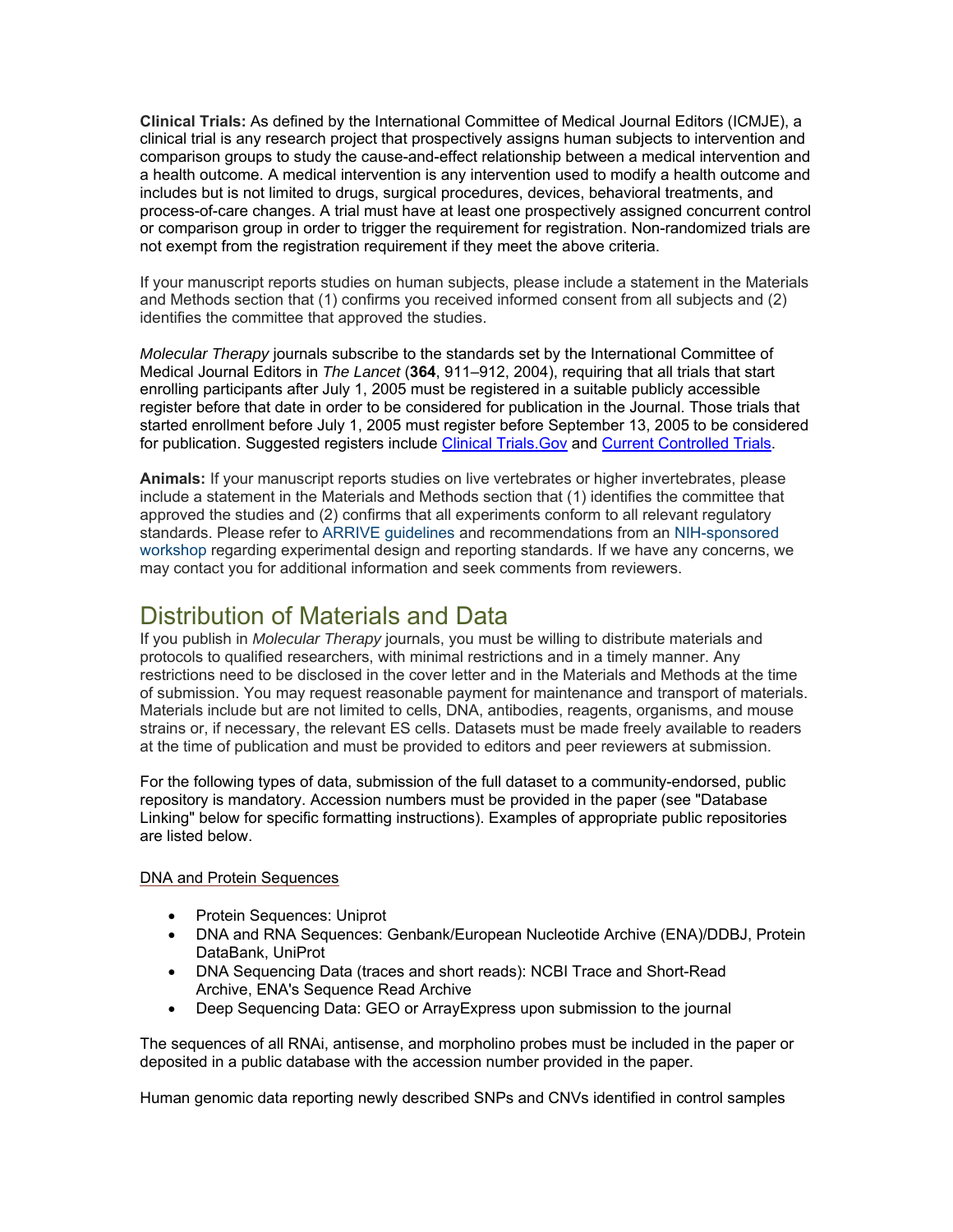should be deposited in an appropriate repository such as dbSNP, the Database of Genomic Variants Archive (DGVa), or the Database of Genomic Structural Variation (dbVAR).

We encourage but do not require the deposition of human sequence data in an appropriate repository such as dbGaP. We expect that, if data collected for a published paper cannot be included in the paper or made accessible in a public repository, then authors will accommodate legitimate requests for sharing of human genetics data provided that there are no IRB restrictions.

#### Structures of Biological Macromolecules

The atomic coordinates and related experimental data (structure factor amplitudes/intensities and/or NMR restraints) must be deposited at a member site of the Worldwide Protein Data Bank. Electron microscopy-derived density maps must be deposited into the EJPDB through one of the partner sites (Protein Data Bank in Europe or EJPDataBank). Atomic coordinates fitted to EJP maps must also be deposited to a wwPDB member site. The corresponding database IDs must be included in the manuscript. Authors must agree to release the atomic coordinates and experimental data when the associated article is published. Additionally, if your paper reports a new x-ray structure, you must include the PDB validation report as part of the Supplemental Information of your initial submission.

#### Microarray Data

MIAME-Compliant Microarray Data: GEO or ArrayExpress upon submission to the journal.

Data must be MIAME compliant, as described at the MGED website specifying microarray standards.

#### Other Datasets

In addition to the information that must be deposited in public databases as detailed above, authors are encouraged to contribute additional information to the appropriate databases. Authors are also encouraged to deposit materials used in their studies in the appropriate repositories for distribution to researchers.

Examples of repositories that facilitate sharing large datasets, including some that offer the option of anonymous referee access to data before publication, include the following:

- For proteomics data: PRIDE, PeptideAtlas
- For protein interaction data: IMEx consortium of databases, including DIP, IntAct, and MINT
- For chemical compound screening and assay data: PubChem

Where there is no public repository and the datasets are too large to submit to the journal online, authors should either consult the journal editorial office for advice or provide five separate copies of these data to the editors in an appropriate format (for example, CD or DVD) for the purposes of peer review.

#### Database Linking

We encourage you to connect your article with external databases, giving readers one-click access to relevant databases that help to build a better understanding of the described research. Please refer to relevant database identifiers using the following format in your article: "Database: xxxx" for single accession numbers and "Database: xxxx, yyyy, zzzz" for multiple accession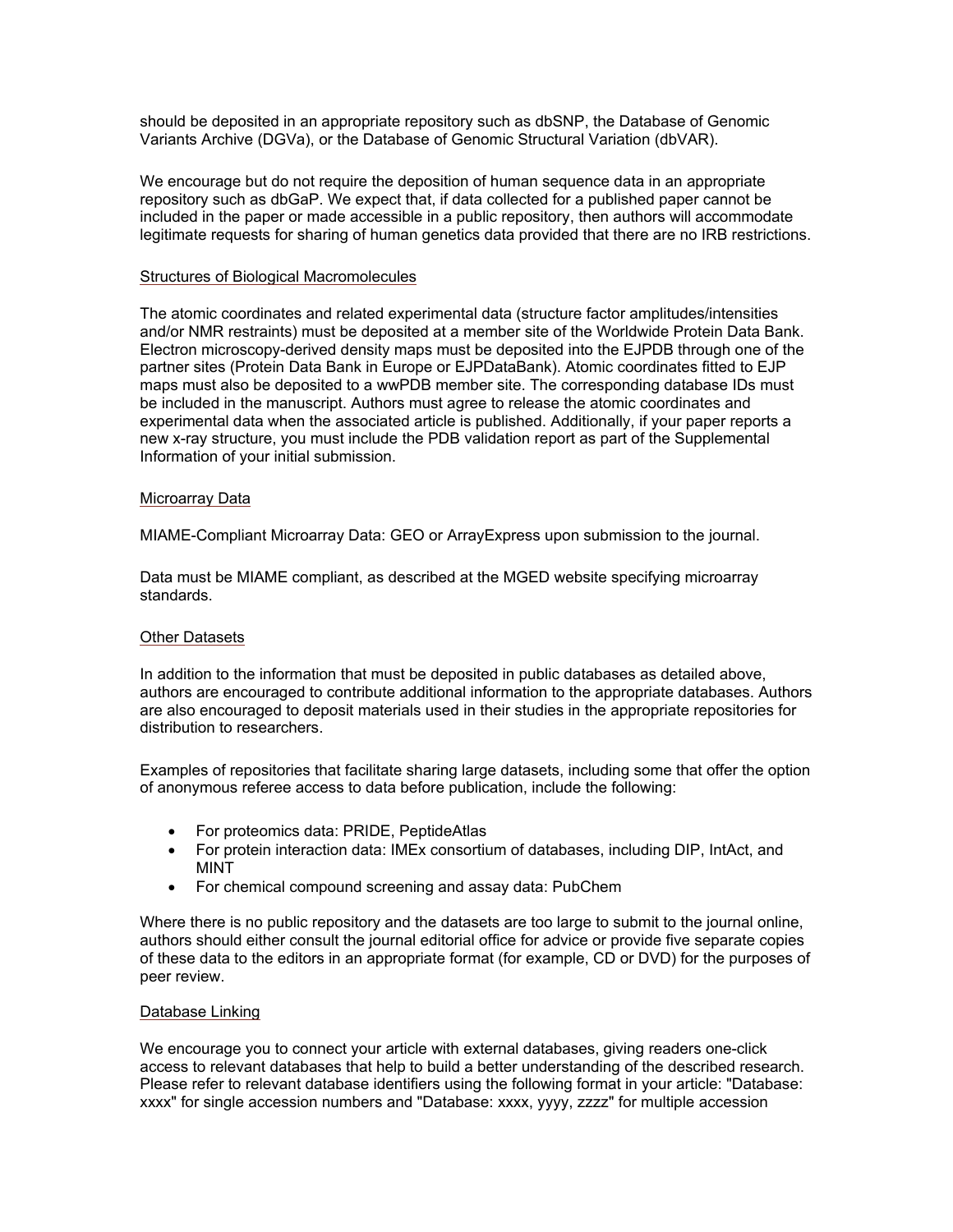numbers (e.g., "Genbank: NM\_000492"; "GEO: GSE6364"; "PDB: 1TUP, 1KW4, 3H5X"). See https://www.elsevier.com/authors/author-resources/research-data/data-base-linking for more information and a full list of supported databases.

#### Rights, Sharing, and Embargoes

An overview of the rights that *Molecular Therapy* authors retain, the options for sharing articles at various stages, the duration of embargo periods, as well as open access options is available at http://www.cell.com/rights-sharing-embargoes.

# **Permissions**

If excerpts from other copyrighted works are included in your manuscript, you must obtain written permission from the copyright owners and credit the sources in the article. If you have adapted a figure from a published figure, please check with the copyright owners to see if permission is required and include a complete citation/reference for the original article. Obtaining permissions can take up to several weeks. As lack of appropriate permissions can delay publication, we recommend that you request permission at the time of submission.

# Prepublication Publicity

You are welcome to present and discuss at scientific meetings material intended for publication in *Molecular Therapy* journals; however, please do not discuss your findings with the media beyond your formal presentation. An embargo date is not automatically set for *Molecular Therapy* articles because accepted manuscripts are published within two days of formal acceptance. If your institution would like to submit an embargoed press release, please let us know as soon as possible if you'd like to embargo this article and we will work with you to set a date.

Additionally, please do not discuss in-press papers in review articles before publication. However, you can discuss your embargoed paper with other scientific journals if the paper will be covered in review or news material that is intended to coincide or follow publication of your paper.

If you have any questions about our pre-publication policies, or if your institutional press office wishes to issue a press release, please contact our Press Officer, Joseph Caputo (jcaputo@cell.com).

# Preparation and Online Submission of Original **Articles**

You can submit your manuscript using our online submission system, Editorial Manager. For assistance, please contact us at journals@asgct.org.

Editorial Manager (EM) will send all communications (including the request for final approval and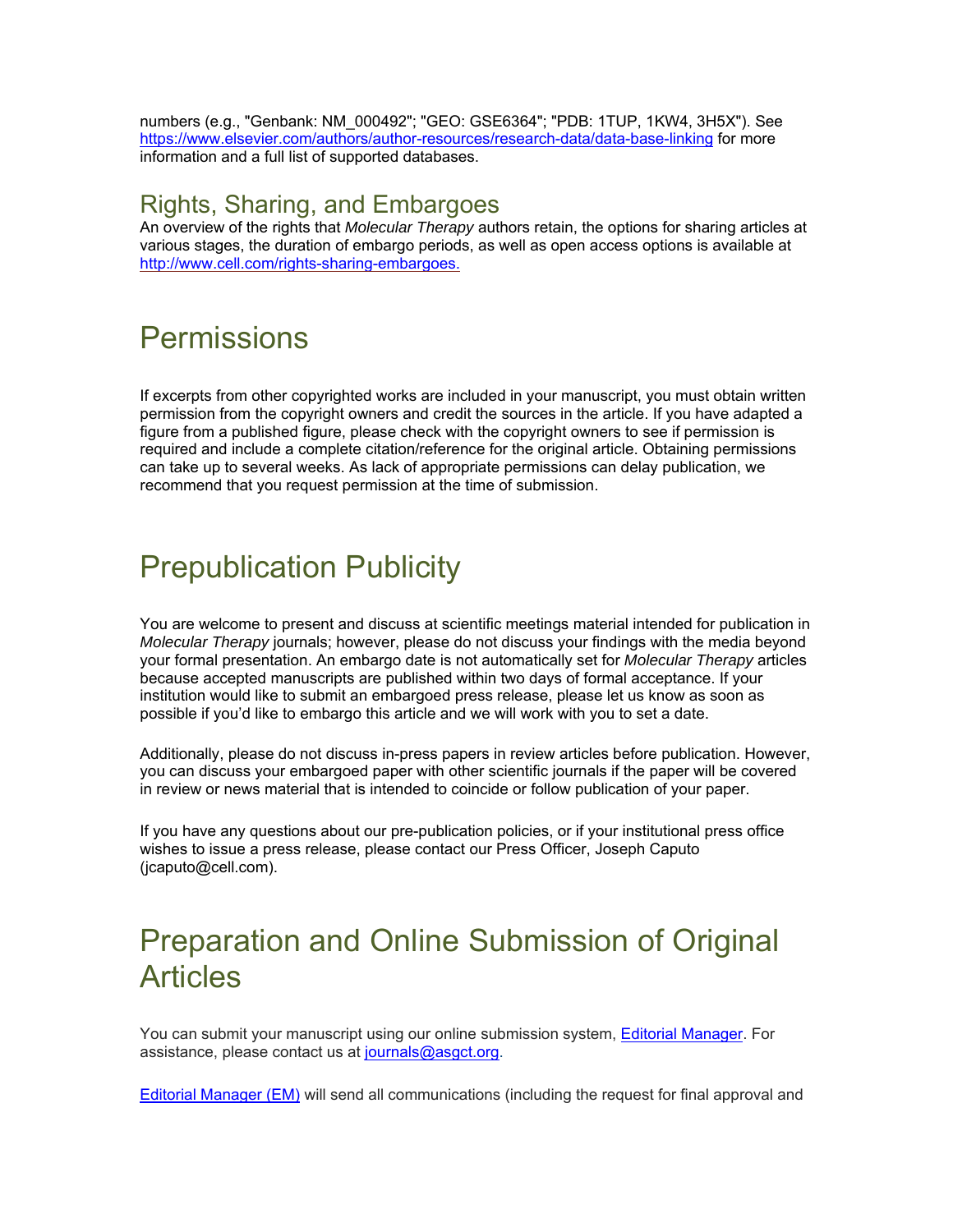the confirmation of submission) to the person who is selected as corresponding author at submission or, if no name is designated, to the person whose account is used to submit the manuscript. If you want to specify a different author for correspondence after submission, please contact journals@asgct.org.

### Cover Letter

In your cover letter, please explain what was previously known, the conceptual advance provided by your work, and the significance to a broad readership. You may suggest appropriate reviewers and make up to three requests for reviewer exclusions. Please use the cover letter to notify us of information that is relevant to our handling and evaluation of your paper (e.g., related work, time constraints, competition, etc.). The cover letter is confidential and will not be seen by reviewers.

### Initial Submissions

For initial submissions, you do not need to strictly adhere to our formatting guidelines (see those guidelines below). However, we do ask that you stay close to our length restrictions and that you use page numbers.

Also, for initial submissions, you can upload your paper as a single PDF (using the "combined manuscript file" designation in EM). In doing this, you can intersperse the figures and figure legends within the Results section to aid evaluation of your paper. If you choose the single PDF option, please keep the PDF under 20 MB, and please separately upload the cover letter and any special file types such as videos and spreadsheets. Note that this only applies to the initial submission. For revisions and final submissions, the manuscript and figure files should be submitted separately. If you do not choose the single PDF option, EM will build a composite PDF file of individually uploaded items. This PDF will contain links that editors and reviewers can use to download individual high-resolution files. The composite PDF will not contain the cover letter.

### Formatting Guidelines

**All research article formats for** *Molecular Therapy* **journals generally contain the following sections, and they must be in the following order.** The text (title through legends) should be provided as one document, including any tables to be included in the main text. Figures should be provided separately. Supplemental Information should be provided in one pdf file, with any additional items, such as Excel tables, video files, etc. supplied as separate files.

There is no word limit, but an article may contain no more than eight figures and/or tables. Gene symbols should be italicized; protein products of the loci are not italicized. Non-standard abbreviations should be defined when first used in the text. Use of abbreviations should be kept at a minimum. Manuscript file types that we can accept for submission include Word and LaTeX. Required items differ for each article type and are specified during the submission process.

All papers should be double spaced, the pages should be numbered, and continuous line numbering is required. Do not number the headings.

#### **Title page—Page 1**

- The title page should include the following:
- Brief, informative title of 120 characters or less

• Authors' full names, departments, and institutions (indicate affiliations numerically with numbers placed after authors' names and before the institutions; indicate the corresponding author using the format "Correspondence should be addressed to J.A.S. (johnsmith@university.edu)"

- City, state, and country in which the work was done
- Corresponding author's address, telephone, fax, and email (email address required)
- Short title of 50 characters or less, including spaces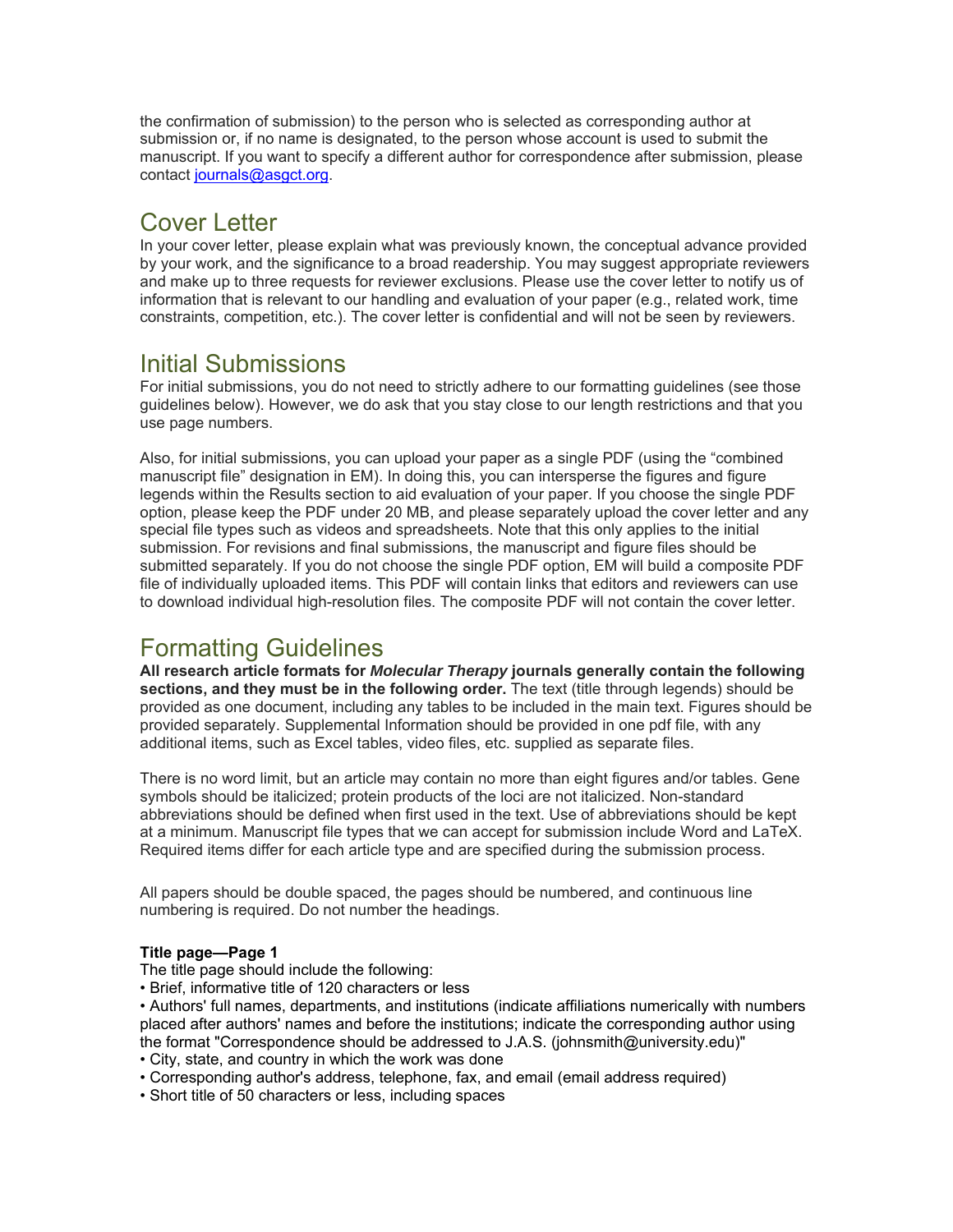#### **Abstract—Page 2**

- Must be a single paragraph and not exceed 200 words
- Briefly summarize the main findings of the paper without headings

• Do not include abbreviations or acknowledgments and do not refer to footnotes or references write with a general scientific audience in mind

#### **Introduction**

The article should begin with a brief introductory statement that places the work in perspective and explains its intent and significance. The Introduction should be as concise as possible and should not be longer than two double-spaced typed pages.

#### **Results**

The Results section should briefly present the data in text, tables, or figures.

#### **Discussion**

The Discussion should focus on the interpretation and significance of the findings with concise objective comments that describe their relation to other work in the area. It should not repeat information from the Results. The Results and Discussion sections should not be combined. The length of both sections in total should not exceed nine double-spaced typed pages.

#### **Materials and Methods**

Readers should be able to reproduce the experiments from the information in the methods section, figure legends, table footnotes, and references. Please provide the manufacturer's name and location (city, state if within the US; city, country if outside the US) for materials purchased.

#### **Acknowledgments**

The Acknowledgments section is mandatory. All authors are expected to disclose all funding sources—institutional and corporate—as well as any commercial affiliations or consultancies, stock or equity interests, or patent-licensing arrangements that could be considered to pose a financial conflict of interest related to the submitted manuscript. This information must be included at this stage and will be published as part of the paper.

#### **Author Contributions**

This section is required for all papers. Please use this section to include information about each author's contributions. Please be concise and use initials to indicate author identity. We are happy for you to use a traditional format (e.g., A.B. and C.D. conducted the experiments; E.F. designed the experiments and wrote the paper) but would encourage you to use the CRediT taxonomy.

#### **References**

Only articles that have been published or are in press should be included in the reference list. Unpublished results or personal communications should be cited as such in parentheses in the text. Personal communications must include the source's name and the year, e.g., "(L. Chen, personal communication, 2013)." Submitted manuscripts should be cited as follows: "(J. Smith and R. Davis, manuscript submitted)."

References should be cited in the text in numerical order (1, 2, 3, ..., n), in order of appearance. The citations should be superscripted (for example, "Jones and colleagues<sup>3</sup> found that...") and placed after all punctuation (e.g., after commas and periods). Arrange the reference list in numerical order beginning with the references cited in the text, followed by those cited only in the figure legends and tables. For references with more than ten authors, list the first ten authors followed by et al. The titles of journals should be abbreviated according to PubMed.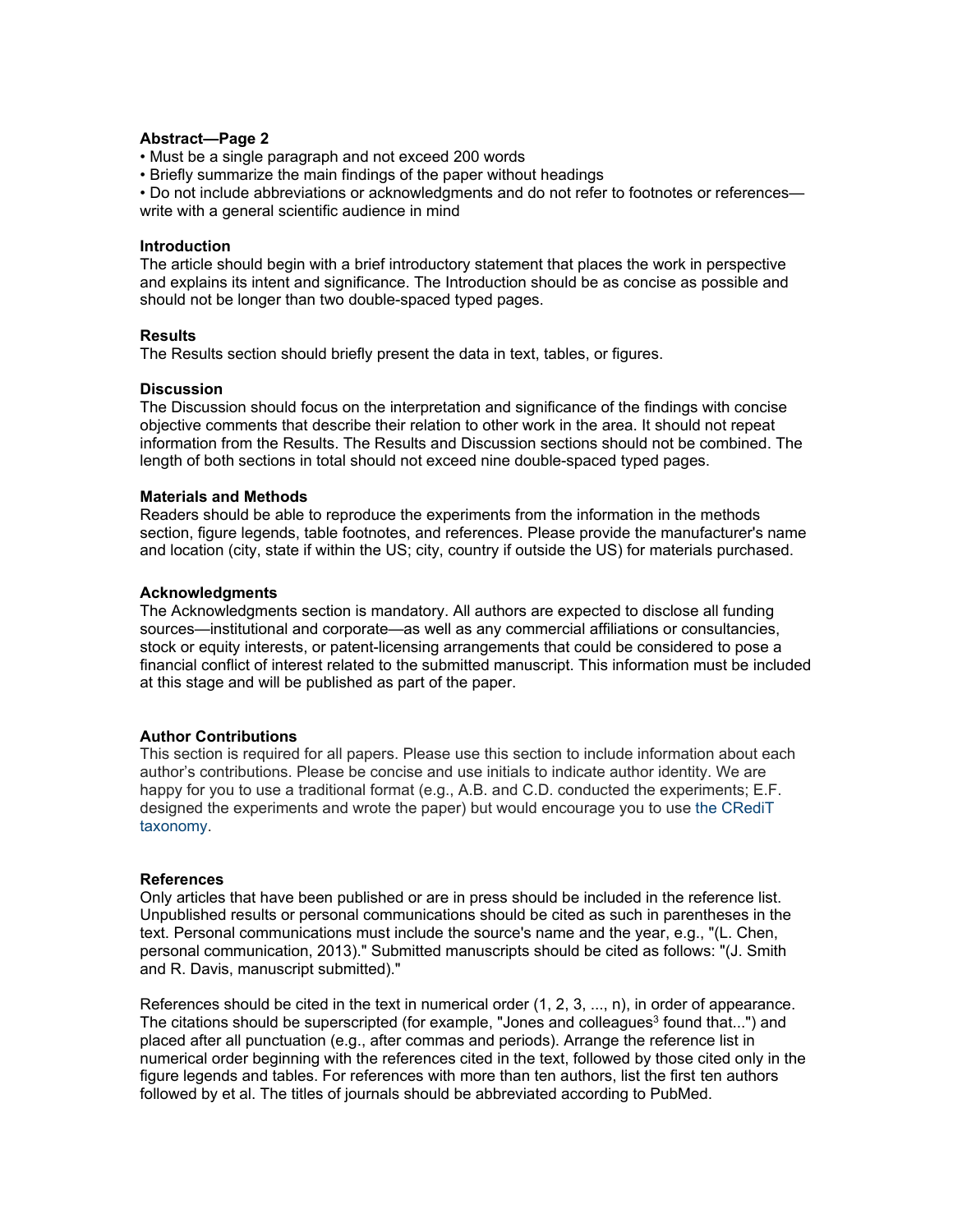#### Samples:

1. Zhong, L., Archer, E.S.J., Holmgren, A., Smith, J., Taylor, N.M., Jr, Franklin B.R., III, John, B.L., Holmgren, A., Arner, E.S., Davis, R., et al. (2000). Structure of mammalian thioredoxin reductase. Proc. Natl. Acad. Sci. USA *92*, 1311–1319.

2. Hagag, N., and Viola, M.V. (1993). Chromosome Microdissection and Cloning: A Practical Guide (San Diego, CA: Academic Press), p. 179.

3. Harley, N.H., and Vivian, L. (1974). Invading microorganisms. In Mechanisms of Disease, 4th edition, W.A. Sodeman and A. Smith, eds. (Philadelphia, PA: Saunders), pp 457–472.

4. US Department of Health and Human Services. Hypertension in the United States, 2009.

Report 12345, pp 445-449. Washington, DC: US Government Printing Office, 2010.

5. World Health Organization (2011). Management of severe malnutrition: a manual for physicians. http://whqlibdoc.who.int/hq/1999/a57361.pdf.

#### **Tables**

Tabular presentations should be self-explanatory and not duplicate content in the text. **Tables should be presented at the end of the manuscript**, numbered sequentially (1, 2, 3), and cited in chronological order in the text. Each table should include an informative title. You do not need to provide a table legend, but please supply information such as the description of the experiment, definition of columns or abbreviations, etc. in footnotes to the title and table contents. Label footnotes with superscripted lowercase Arabic letters (a, b, c, etc.), not symbols. Define errors in the table by a footnote, e.g., "mean + SD" or "mean + SEM." Authors should ensure that the data in the tables are consistent with those cited in the relevant papers in the text, totals add up correctly, and percentages have been calculated correctly.

When creating a table, please use the Microsoft Word Table function. Tables not created with the Microsoft Word table function may need to be revised by the author.

When creating tables, please adhere to the following guidelines:

- Do not submit tables in Excel or PDF format. Do not paste a table into Word as an image or from another program (i.e., Excel).
- Format tables with Word's Table function; do not use tabs or spaces to create a table.
- Tables should be in black and white; rows and columns should not be shaded.
- Do not use line breaks or spaces to separate data within a cell. Use separate cells for all discrete data elements within a table.
- Number distinct tables as Table 1, Table 2, Table 3, etc., rather than as Table 1a, Table 1b, Table 1c, etc.
- If bold or italic font is used within a table to indicate some feature of the data, please give an explanation of its usage in the legend.
- All abbreviations within a table must be defined in the table legend or footnotes.
- Footnotes should be listed with superscript lowercase letters, beginning with "a." Footnotes may not be listed with numbers or symbols.

#### **Figure Legends**

Legends should be included in the submitted manuscript as a separate section after the references. Each figure legend should have a brief title that describes the entire figure without citing specific panels, followed by a description of each panel. For any figures presenting pooled data, the measures should be defined in the figure legends (for example, "Data are represented as mean ± SEJP."). Each legend should refer to any supporting items in the Supplemental Information (e.g., "See also Figure S1.").

#### **Figure Sizing**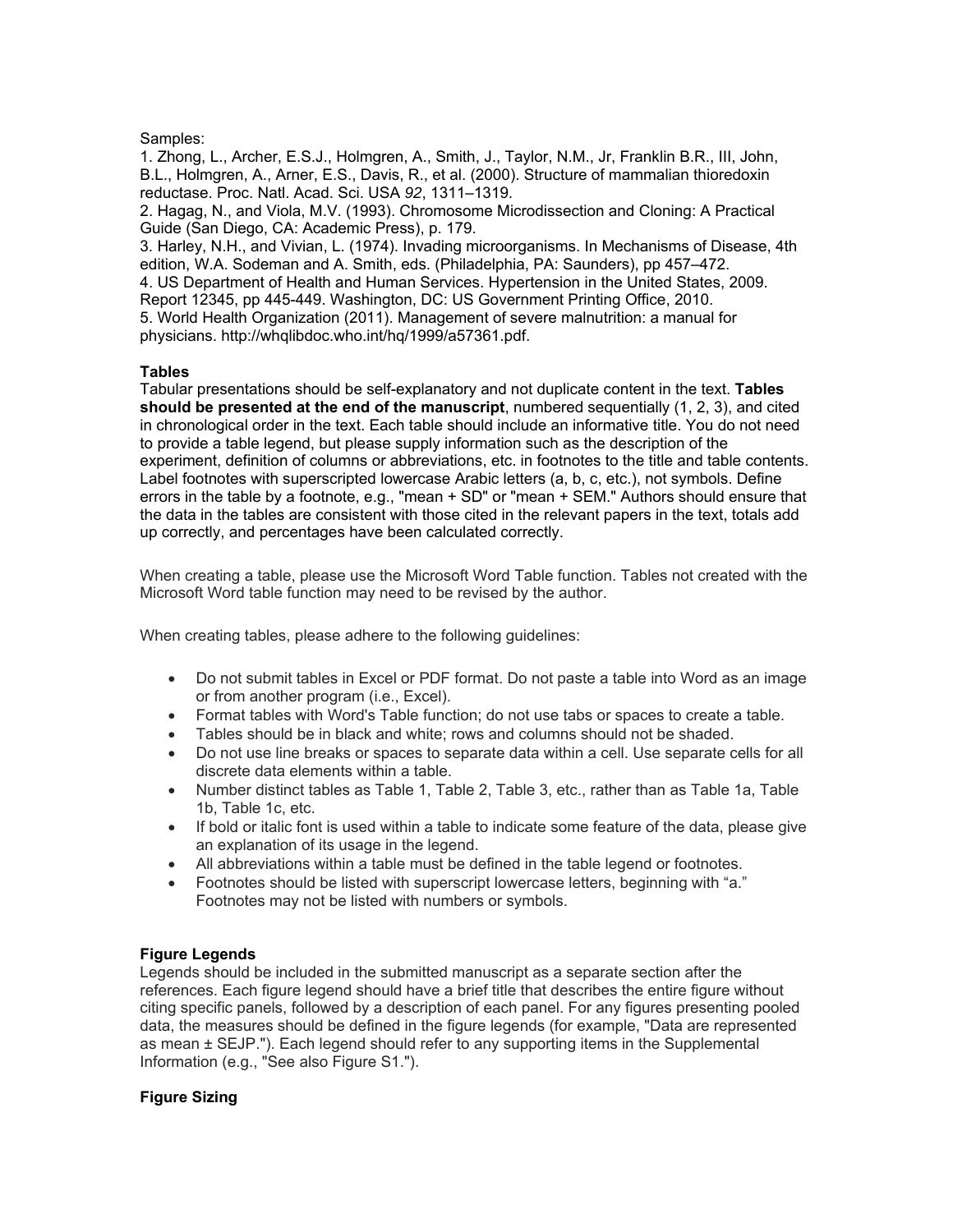Figures should be submitted as high-resolution digital files. To avoid size reduction, authors should submit artwork of exact column measurements and crop out unnecessary areas (1 column = 86.50 mm; 2 columns = 178 mm). Most figures should be presented at 1 column width (or quarter page in size).

#### **Graphical Abstract**

A graphical abstract allows readers to quickly gain an understanding of the main take-home message of the paper. The graphical abstract should not contain a caption. Please visit the graphical abstract guide for specifications and examples. On the page where you are asked to upload your files, please choose "Graphical Abstract" to upload your file.

#### **eTOC Synopsis**

The eTOC synopsis is a short summary of the main take-home message of the paper. This synopsis should be 50 words or fewer and should describe the context and significance of the findings for the broader readership. The goal is to highlight the major conceptual advance in the paper in order to attract the attention of the non-specialist without including extensive experimental detail. It should be written in the third person and refer to "Corresponding Author(s) and colleagues." Upload this file under the "eTOC" category.

#### **Supplemental Information**

In general, please limit Supplemental Information to data and other materials that directly support the main conclusions of your paper but cannot be included in the main paper due to space or file format restrictions. SI should not be used to present data that are preliminary or that conceptually go beyond the main point of the paper.

Submit ONE "publication-ready" comprehensive PDF file containing all supplemental text sections (first), tables with the caption above each table, figures with the caption below each figure, movie titles and legends, and references. Upload this file under the "Supplemental Information" category. If a supplemental table cannot fit onto two 8.5" x 11" pages, please instead supply the table as an Excel file, but do include the caption in your Supplemental Material file so that readers know to look for this file. Excel files and movies should be uploaded under the "Supplemental Videos and Spreadsheets" category. Do NOT include the title or author list in the PDF, as we will add a cover sheet in house with this information. Label all equations, tables, and figures beginning with an "S" (i.e., Table S1, S2, Figure S1, S2, etc.). Do NOT include Supplemental Material in the Manuscript file.

Before submitting your supplemental materials, please refer to our complete instructions in the Supplemental Information guidelines. This page also contains information on submitting movie and other multimedia files.

# Submission of Revised/Final Manuscripts

In addition to the sections described above, revised manuscripts should also contain a detailed point-by-point response to the comments of the reviewers and/or editors. The cover letter should briefly summarize how the revised manuscript addresses these comments. In general, we allow 2–3 months for revision; if you think you might need more time, please contact editor@molther.org.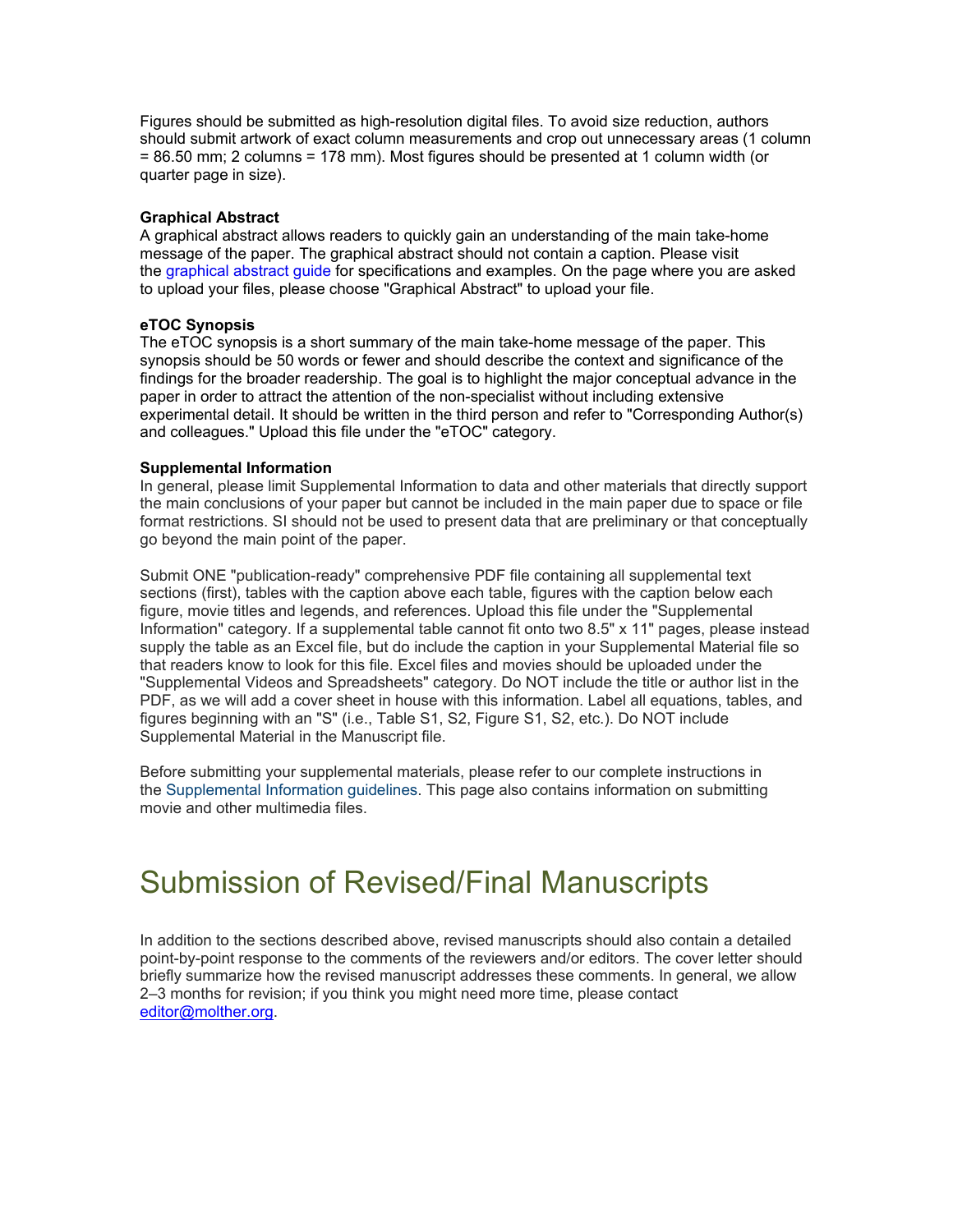## Checklist for Final Submission

- 1. Please make sure your final manuscript:
	- Includes database accession numbers for new gene sequences, protein sequences, structures, or microarray data
	- Includes explanation of statistical methods and sufficient detail of procedures in the Materials and Methods section
	- For any figures presenting pooled data, defines the measures in the figure legends.
- 2. Please submit your final materials through Editorial Manager.
- 3. Please include all of the following when you are resubmitting your final materials:
	- A modifiable electronic version of the final text (Microsoft Word .docx file is preferred). **This must not include embedded figures**, which should be supplied separately.
	- High-resolution digital files of the main figures in an accepted format (see digital figure guidelines)
	- Supplemental Information set and submitted as outlined in the Supplemental Information guidelines
	- Additional Supplemental Information files such as movies and spreadsheets
	- Declaration of Interests section (please refer to your Editorial Manager letter for requirements)
	- Graphical Abstract (.jpg, .gif, or .png). A graphical abstract allows readers to quickly gain an understanding of the main take-home message of the paper. Please visit the graphical abstract guide for specifications and examples. On the page where you are asked to upload your files, please choose "Graphical Abstract" to upload your file.
	- eTOC Synopsis: short summary of the main take-home message of the paper, 50 words or fewer. It should describe the context and significance of the findings for the broader readership, be written in the third person, and refer to "Corresponding Author(s) and colleagues." Please see the "In Brief" links in the Table of Contents for examples.
	- **Cover letter**

# Article Formats

| <b>Article Description</b>                                                                                                                                                                                                                                                                                                                                                                                                                                                                                                                                                                                                                        | <b>Abstract And</b>                                                        | Unsolicited | <b>Word Limit/ Tables/Figures</b>                                                                                                                                                                                                |
|---------------------------------------------------------------------------------------------------------------------------------------------------------------------------------------------------------------------------------------------------------------------------------------------------------------------------------------------------------------------------------------------------------------------------------------------------------------------------------------------------------------------------------------------------------------------------------------------------------------------------------------------------|----------------------------------------------------------------------------|-------------|----------------------------------------------------------------------------------------------------------------------------------------------------------------------------------------------------------------------------------|
|                                                                                                                                                                                                                                                                                                                                                                                                                                                                                                                                                                                                                                                   | Keywords                                                                   | considered? |                                                                                                                                                                                                                                  |
| <b>Original Articles</b>                                                                                                                                                                                                                                                                                                                                                                                                                                                                                                                                                                                                                          |                                                                            |             |                                                                                                                                                                                                                                  |
| These are investigational studies<br>presenting basic and/or preclinical<br>studies applying gene therapy or other<br>molecular medicine interventions to<br>specific disease models or biological<br>problems; studies aimed at establishing<br>proof-of-principle for novel therapeutic<br>approaches; studies defining new<br>methodological tools or improving<br>established methods; and reports on the<br>results of human clinical trials of gene<br>therapy and other molecular medicine<br>approaches to disease.<br>Studies should be organized as follows:<br>Title page, Abstract, Introduction,<br>Results, Discussion, Materials & | Unstructured<br>abstract of no<br>more than 200<br>words; 5-10<br>keywords | Yes         | No word limit, but a limit of 8 display<br>items (figures plus tables). Additional<br>items can be published online only as<br>Supplemental Information. Lengthy<br>papers may be returned to authors for<br>additional editing. |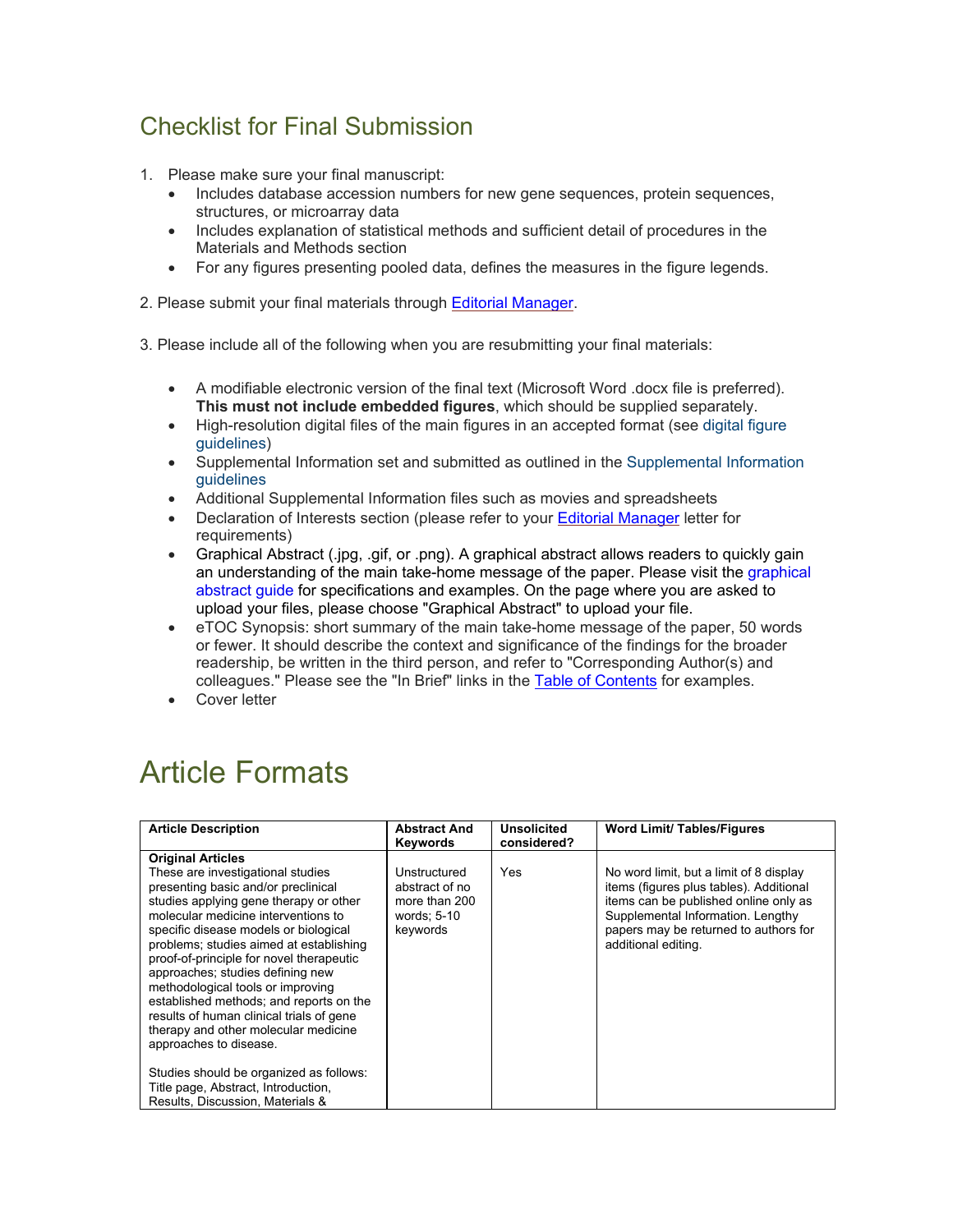| Methods, Acknowledgments, Author<br>Contributions, Declaration of Interests<br>Statement, References, Tables, and<br>Figure Legends. Submit your high-<br>resolution figures in one of the<br>acceptable formats, each as a separate<br>file, under the Figure category. All panels<br>of a figure need to be placed on ONE 8<br>1/2 x 11 page, and each figure cannot<br>exceed one page in length. Submit<br>Supplemental Material as ONE<br>publication-ready comprehensive PDF<br>file containing all supplemental text<br>sections (first), tables with the caption<br>above each table, figures with the caption<br>below each figure, movie titles + legends,<br>and references. Submit this file under the<br>Supplemental Information category.<br>Submit Excel files under the<br>Supplemental Videos and Spreadsheets<br>category. |                                                                            |                                                                                                                                              |                   |
|-----------------------------------------------------------------------------------------------------------------------------------------------------------------------------------------------------------------------------------------------------------------------------------------------------------------------------------------------------------------------------------------------------------------------------------------------------------------------------------------------------------------------------------------------------------------------------------------------------------------------------------------------------------------------------------------------------------------------------------------------------------------------------------------------------------------------------------------------|----------------------------------------------------------------------------|----------------------------------------------------------------------------------------------------------------------------------------------|-------------------|
| <b>Review Articles</b><br>Written by recognized experts and not<br>only outlining the "state of the art" but<br>also trying to project future directions.                                                                                                                                                                                                                                                                                                                                                                                                                                                                                                                                                                                                                                                                                     | Unstructured<br>abstract of no<br>more than 200<br>words; 5-10<br>keywords | <b>Review Articles</b><br>are<br>commissioned,<br>but suggestions<br>for articles will<br>be evaluated<br>for interest to<br>the readership. | 3,000-4,000 words |
| Commentary<br>These are short descriptions and<br>analyses of important research published<br>in Molecular Therapy or elsewhere,<br>events in gene therapy, or social, ethical,<br>or political issues of interest to Molecular<br>Therapy readers. Commentaries reflect<br>the opinions of the authors and not those<br>of the editorial board or the ASGCT.                                                                                                                                                                                                                                                                                                                                                                                                                                                                                 | No abstract;<br>keywords not<br>necessary                                  | Commentaries<br>are<br>commissioned.<br>but the editorial<br>teams welcome<br>unsolicited<br>contributions<br>for<br>consideration.          | n/a               |
| <b>Letter to the Editor</b><br>Letters are short, succinct statements<br>and/or opinions responding to articles<br>published in Molecular Therapy or<br>commenting on events that have an<br>impact on the gene and cell therapy<br>communities as a whole. All Letters to<br>the Editor are subject to editing and<br>possible abridgment.                                                                                                                                                                                                                                                                                                                                                                                                                                                                                                   | No abstract:<br>keywords not<br>necessary                                  | Yes                                                                                                                                          | n/a               |

# Production and Proofs

Once your paper is accepted, it will begin the production process. At this stage, any major changes are subject to review and may delay publication. If you will be unreachable at all during this period or anticipate any problems with the following timeline, please contact editor@molther.org.

#### **Online Publication of the Accepted Materials**

The accepted materials of your article will be posted online within 3-5 business days of beginning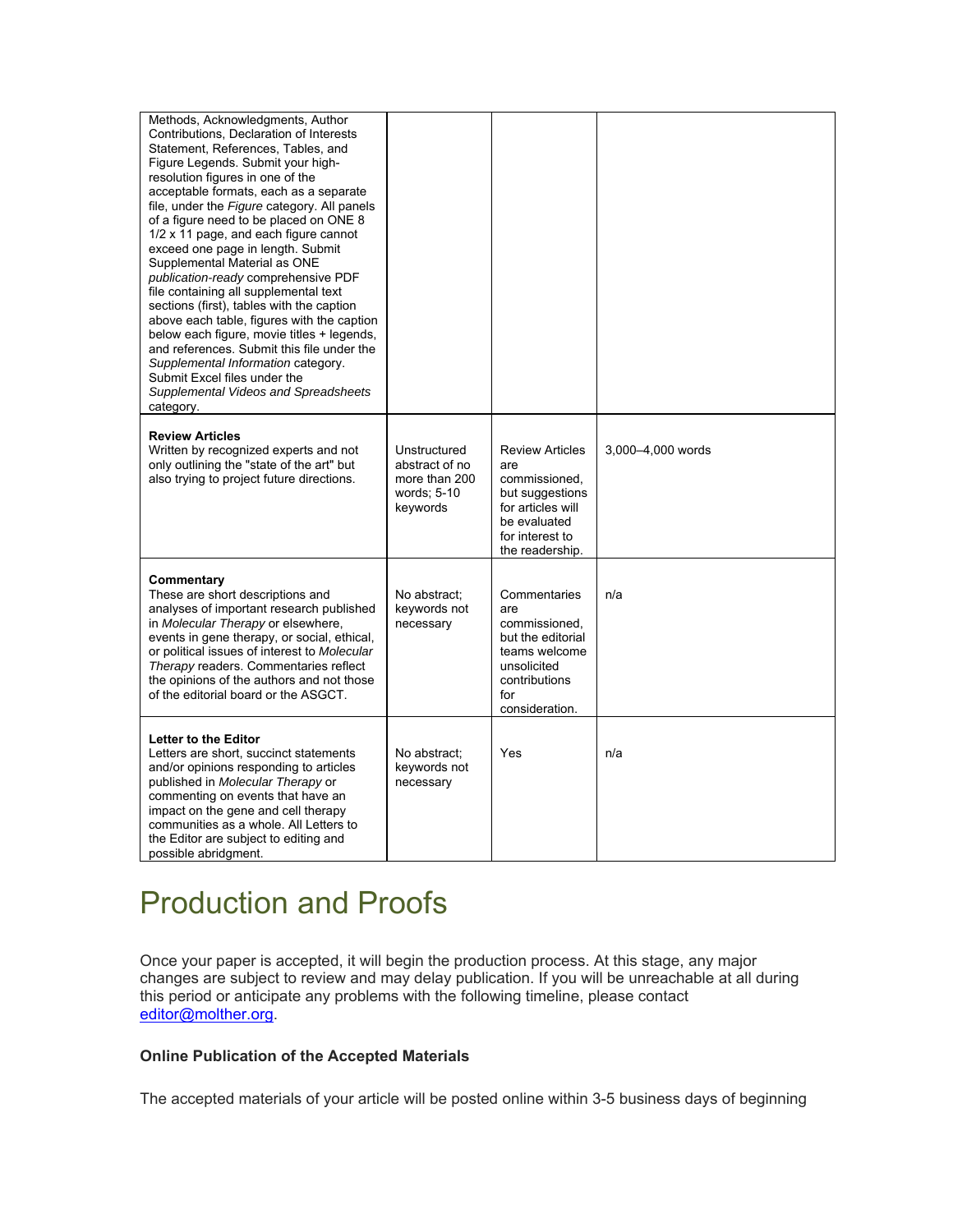the production process.

#### **Copyediting and Proofs**

Your article will be copyedited to adhere to journal style and grammar. Once copyediting has been completed, your article will be typeset. Once typesetting has been completed, you will receive an email from KGL (asgct.sjs@sheridan.com) with a link to the proofs of your article. All queries must be addressed, and corrections must be submitted before your article can proceed with the publication process.

#### **Corrections**

When you receive the proof of your article, you will have 24 hours to make vital changes. This will be the last opportunity to make any changes to your article before publication.

#### **Figures**

Please be aware that we may resize figures during the production process.

#### **Online Publication**

Once your corrections have been typeset, your article will be posted online. This process typically takes 5-7 business days from the time your corrections are received.

# Costs

*Molecular Therapy* is supported by revenue from subscriptions. However, an open access option is available.

*All papers that have been submitted to the journal on or after January 1, 2021 will be charged the following open access fee: \$3,200 for members and \$3,900 for non-members (plus VAT where applicable). The member discount applies only to the first or corresponding/senior author if an active ASGCT member.* 

We offer two Creative Commons licenses:

- Creative Commons Attribution-Noncommercial-No Derivative Works 4.0 International License (CC-BY-NC-ND)
- Creative Commons Attribution 4.0 International License (CC-BY)

We have worked with institutions and funding bodies to help authors comply with open access policies. Please see our Funding Body Policies page for complete information on gold and green open access options for each funding body, as well as information about deposition to PubMed Central. More details about open access options and embargo periods for each *Molecular Therapy* journal are available at http://www.cell.com/rights-sharing-embargoes.

#### **Page Charges**

Page charges are dependent on status as an ASGCT member. If your paper is accepted, charges will be assessed as follows: